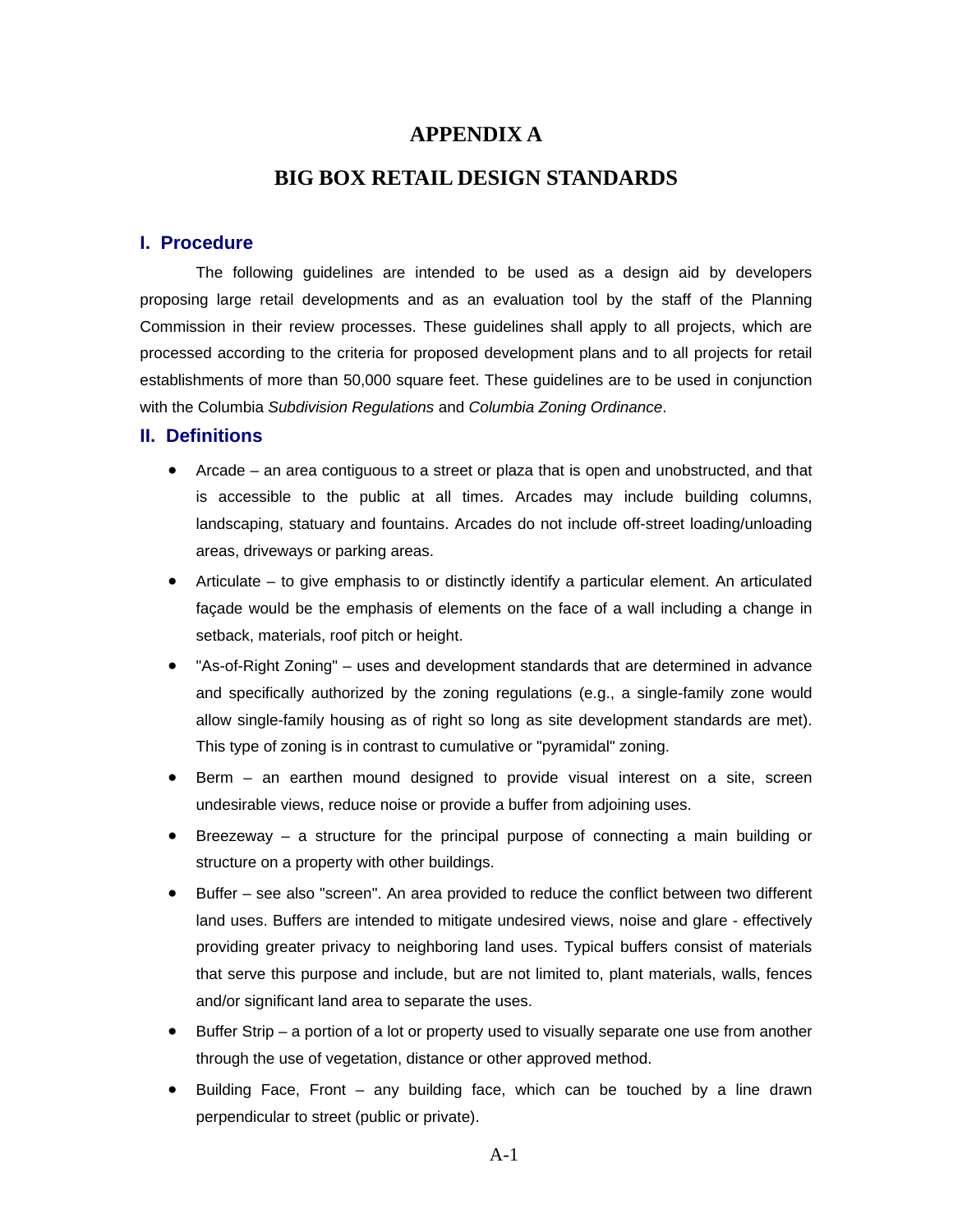- Building Face, Public any building side which is visible from public or private right-ofways and/or the faces that contain public entry.
- Building Mass the building's expanse or bulk and is typically used in reference to structures of considerable size.
- Design Guidelines statements and graphics intended to direct the planning and development of the built environment in a particular manner or style so that the end result contributes positively to the overall development.
- Dormer a window set vertically in a gable projecting from a sloping roof.
- Facade the portion of any exterior elevation on the building extending from grade to the top of the parapet, wall or eaves and extending the entire length of the building.
- Front Yard the portion of the front yard extending the full width of the lot and measured between the front lot line and a parallel line across the front of the building. Corner and double lots shall adhere to the front yard setback(s) for each frontage.
- Gable a triangular wall section at the end of a pitched roof, bounded by the two roof slopes.
- Hip Roof roof without gables.
- Parapet the portion of a wall that extends above the roofline.
- Pedestrian Oriented Development development designed with an emphasis primarily on the street sidewalk and on pedestrian access to the site and buildings/structures rather than on auto access. The buildings/structures are generally located close to the public or private right-of-way and the main entrance(s) is oriented to the street sidewalk. There are generally windows or display cases along building facades. Although parking is provided, it is generally limited in size and location.
- Pedestrian Walkway a surfaced walkway, separate from the traveled portion of a public or private right-of-way or parking lot/driving aisle.
- Portico a porch or walkway with a roof supported by columns, often leading to the entrance to a building.
- Public/Private Right of Way any public or private road, access easement intended to provide public access to any lot/development, but excluding any service road or internal driving aisles (i.e., within parking lots).
- Screen see also "buffer". The sole purpose of a screen is to block views. A screen should be constructed of opaque materials and whose height will be effective in obstructing unwanted views.
- Setback a prescribed distance or an area between one element and another (i.e., a building and the road right-of-way). Within these guidelines, the term also refers to: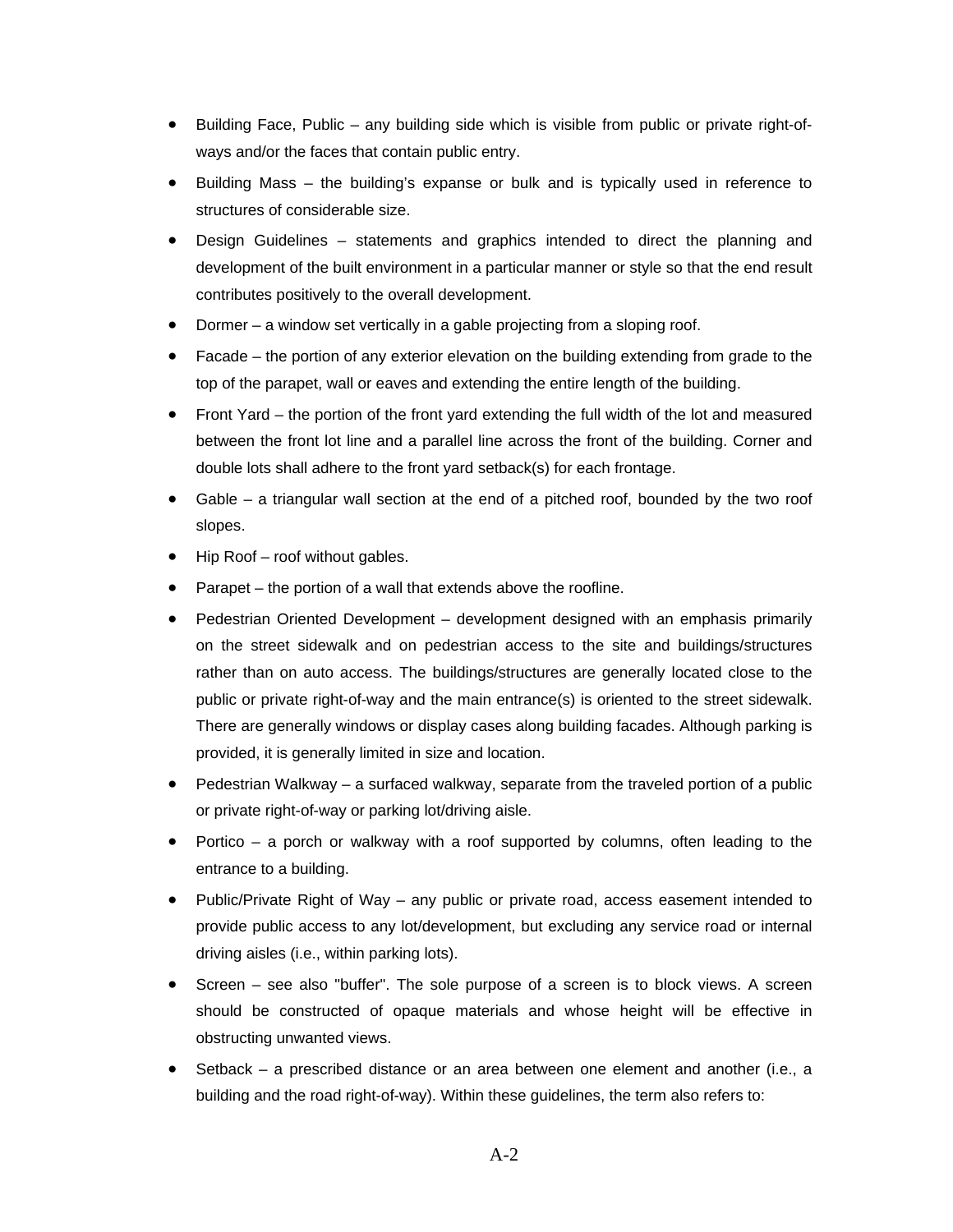- The minimum distance and the area measured from the property line to the interior of a parcel where buildings may be constructed.
- The required distance and the area between the edge of the parking lot pavement/curb and the property line or buildings/structures.
- Placing a building face on a line to the rear of another building line.
- Streetscape all elements of a development or area that are in view from other points along a street.

## **III. Design Guidelines**

# **ARTICLE I - AESTHETIC CHARACTER**

#### **1. Facades and Exterior Walls**

**INTENT:** Facades should be articulated to reduce the massive scale and the uniform, impersonal appearances of large retail buildings and provide visual interest that will be consistent with the community's identity character, and scale. The intent is to encourage a more human scale so that residents will be able to identify with their community. The resulting scale will ensure a greater likelihood of reuse of structure by subsequent tenants.

**GUIDELINE:** Developments with facade over 100 feet in linear length shall incorporate wall projections or recesses a minimum of 3 foot depth and a minimum of 20 contiguous feet within each 100 feet of facade length and shall extend over 20 percent of the facade. Developments shall use animating features such as arcades, display windows, entry areas, or awnings along at least 60 percent of the facade.



#### (Photo courtesy of Hamburg Place)

#### **2. Smaller Retail Stores**

**INTENT:** The presence of smaller retail stores gives a center a "friendlier" appearance by creating variety, breaking up large expanses, and expanding the range of the site's activities. Windows and window displays of such stores should be used to contribute to the visual interest of exterior facades. The standards presented in this section are directed toward those situations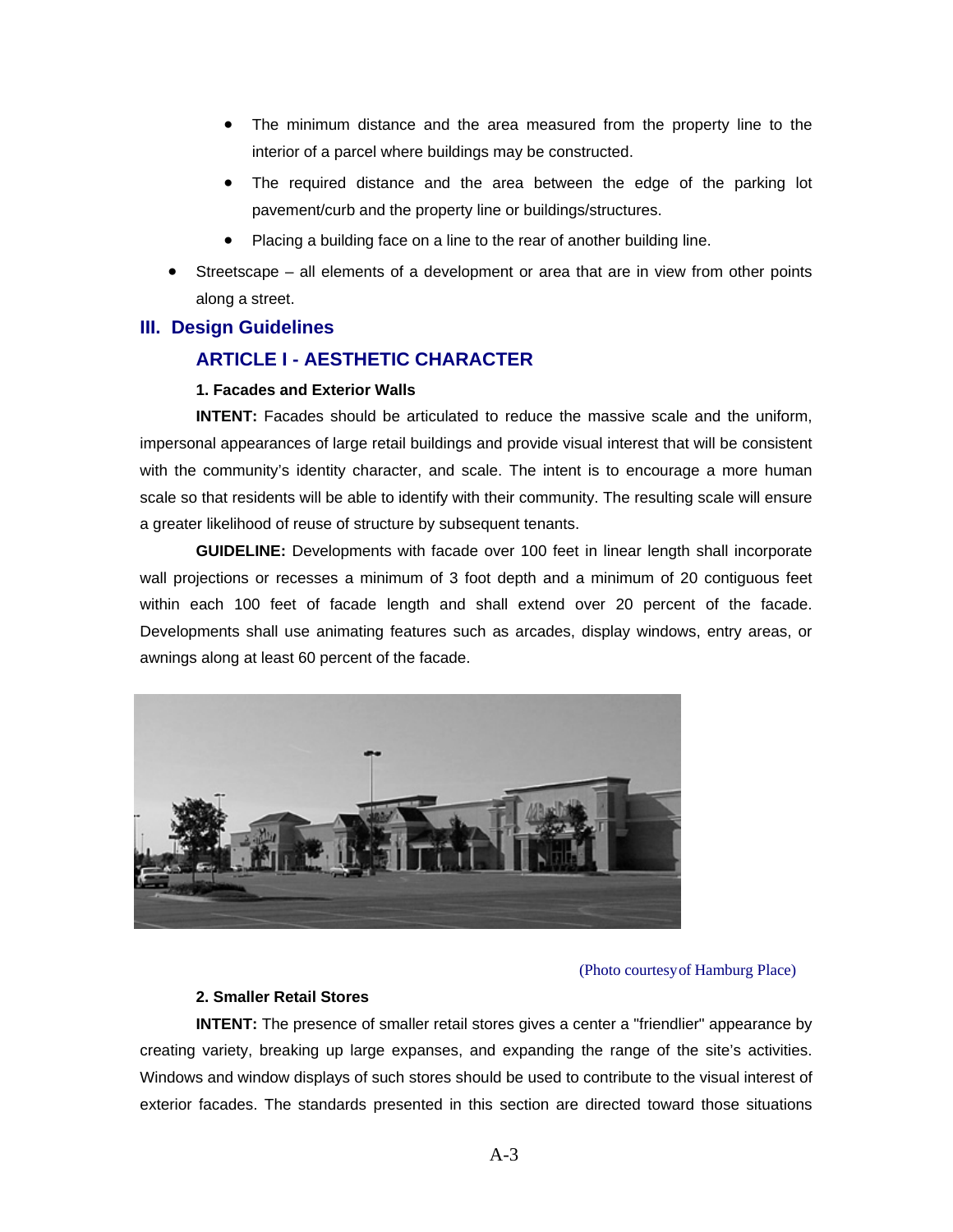where additional, smaller stores, with separate, exterior customer entrances are located in the principal buildings or development site.

**GUIDELINE:** Where principal buildings contain additional, separately owned stores, which occupy less than fifty thousand (50,000) square feet of gross floor area, with separate, exterior customer entrances:

- a. The street level facade of such stores shall be transparent between the height of three feet and eight feet above the walkway grade for no less than 60 percent of the horizontal length of the building facade of such additional stores.
- **b.** Windows shall be recessed and should include visually prominent sills, shutters, or other such forms of framing.

# **3. Detail Features**

**INTENT:** Buildings should have architectural features and patterns that provide visual interests, at the scale of the pedestrian, reduce massive aesthetic effects, and recognize local character. The elements in the following standard should be integral parts of the building fabric, and not superficially applied trim or graphics, or paint.

**GUIDELINE:** Building facades shall include a repeating pattern that shall include no less than three of the elements listed below. At least one of these elements shall repeat horizontally. All elements shall repeat at intervals of no more than thirty (30) feet, either horizontally or vertically.

- Color change
- Texture change
- Material module change
- Expression of architectural or structural bay through a change in plane no less



# structural bay layout

than 12 inches in width, such as an offset, reveal, or projecting rib.

*Expression of Architectural or Structural Bay (Drawing courtesy of Fort Collins, Colorado)*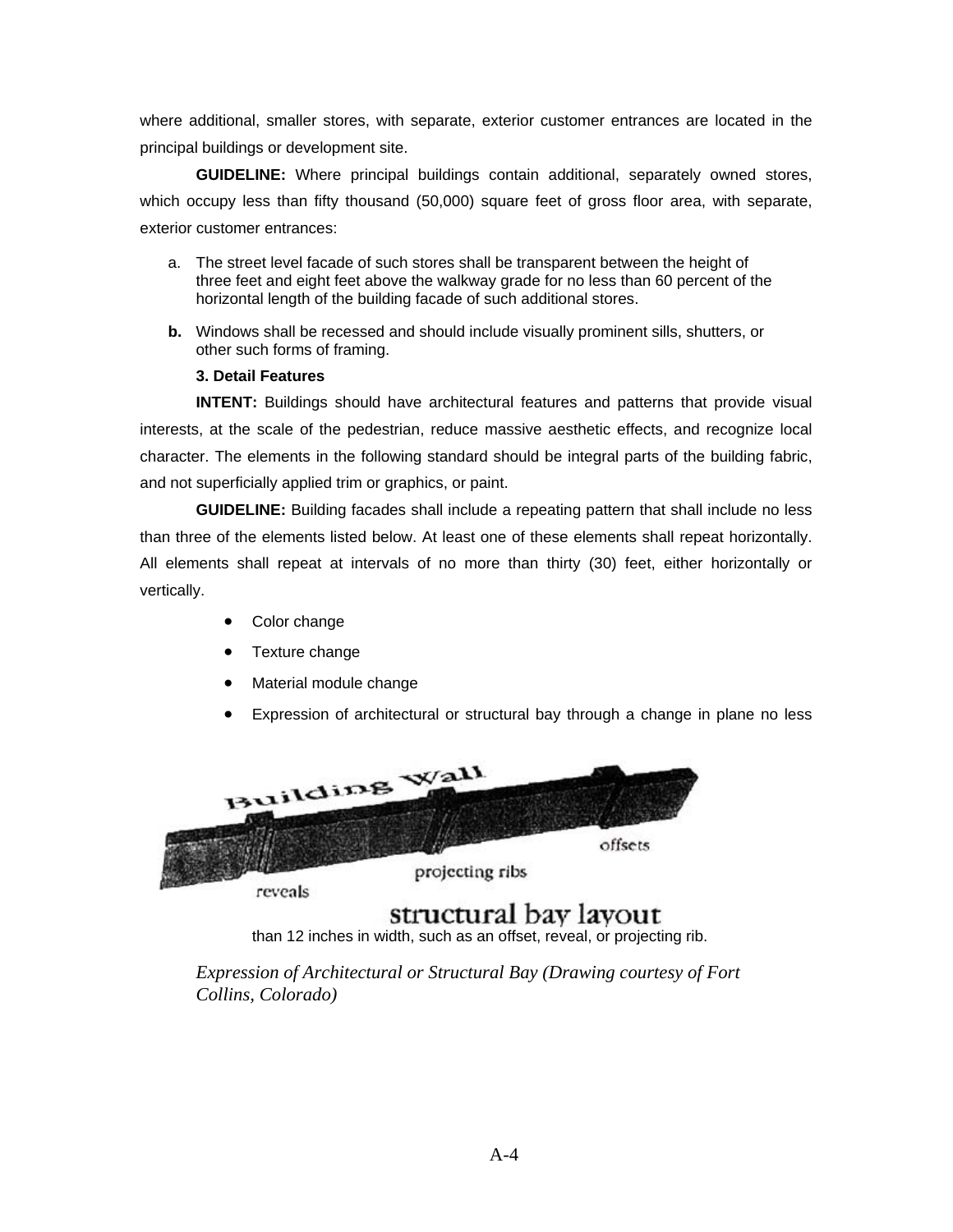## **4. Roofs**

**INTENT:** Variations in roof lines should be used to add interest to, and reduce the massive scale of large buildings. Roof features should compliment the character of adjoining neighborhoods.

**GUIDELINE:** Roof lines shall be varied with a change in height every 100 linear feet in the building length. Parapets, mansard roofs, gable roofs, hip roofs, or dormers shall be used to conceal flat roofs and roof top equipment from public view. Alternating lengths and designs may be acceptable and can be addressed during the preliminary development plan.



## (Photo courtesy of Hamburg Place)

#### **5. Materials and Colors**

**INTENT:** Exterior building materials and colors comprise a significant part of the visual impact of a building. Therefore, they should be aesthetically pleasing and compatible with materials and colors used in adjoining neighborhoods.

#### **GUIDELINE:**

- a. Predominant exterior building materials shall be high quality materials. These include, without limitation:
- **Brick**
- Wood
- **Sandstone**
- Other native stone
- Tinted, textured, concrete masonry units

b. Facade colors shall be low reflectance, subtle, neutral, or earth tone colors. The use of high intensity colors, metallic colors, black or fluorescent colors is prohibited.

c. Building trim and accent areas may feature brighter colors, including primary colors, but neon tubing shall not be an acceptable feature for building trim or accent areas.

d. Predominant exterior building materials as well as accents should not include the following:

Smooth-faced concrete block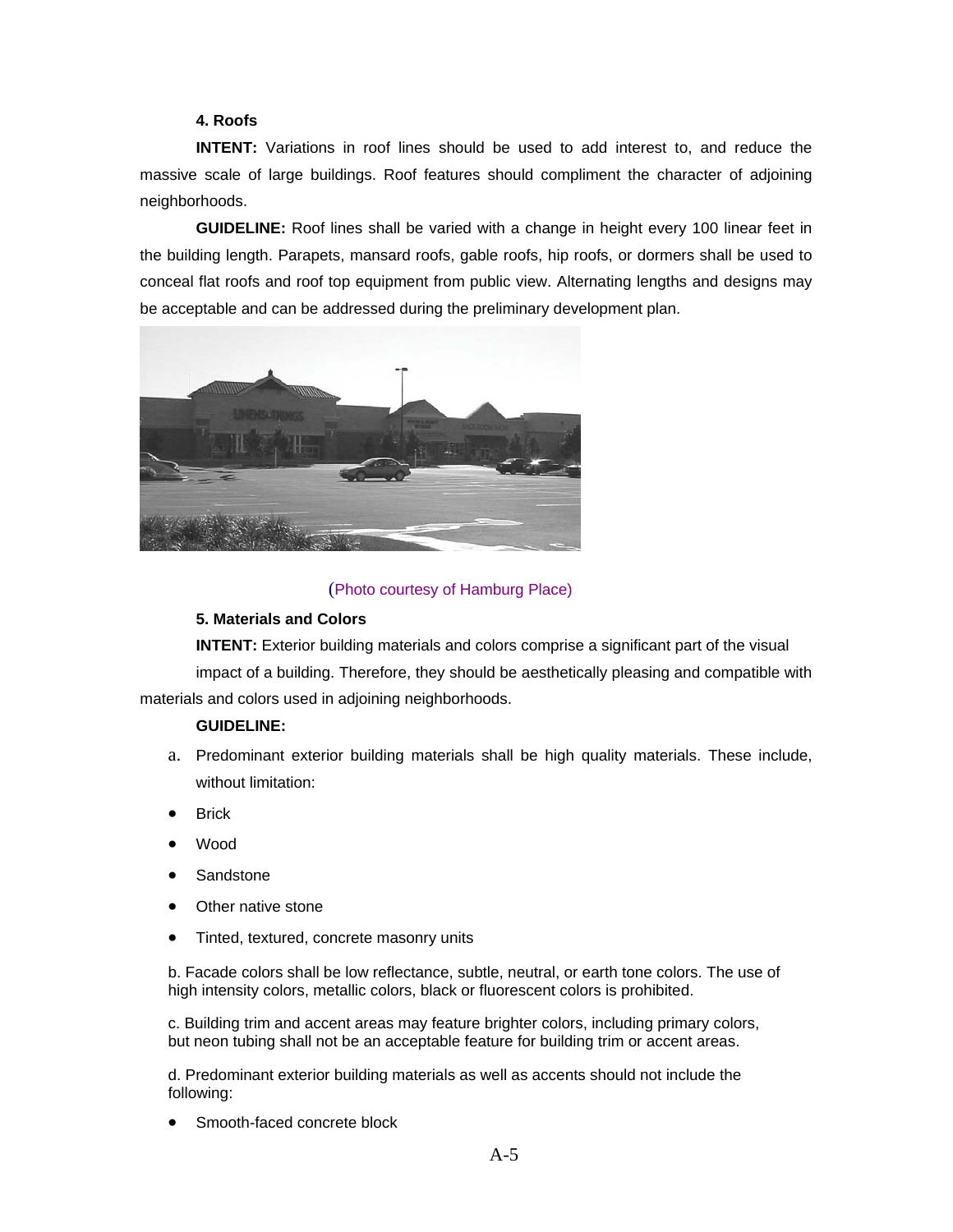- Tilt-up concrete panels
- Pre-fabricated steel panels

# **6. Entryways**

**INTENT:** Entryway design elements and variations should give orientation and aesthetically pleasing character to the building. The standards identify desirable entryway design features.

**GUIDELINE:** Each principal building on a site shall have clearly defined, highly visible customer entrances featuring no less than three of the following:

- canopies or porticos
- overhangs
- recesses/projections
- arcades
- raised corniced parapets over the door
- peaked roof forms
- arches
- outdoor patios
- display windows
- architectural details such as tile work and moldings which are integrated into the building structure and design
- integral planters or wing walls that incorporate landscaped areas and/or places for sitting



(Photo courtesy of Hamburg Place)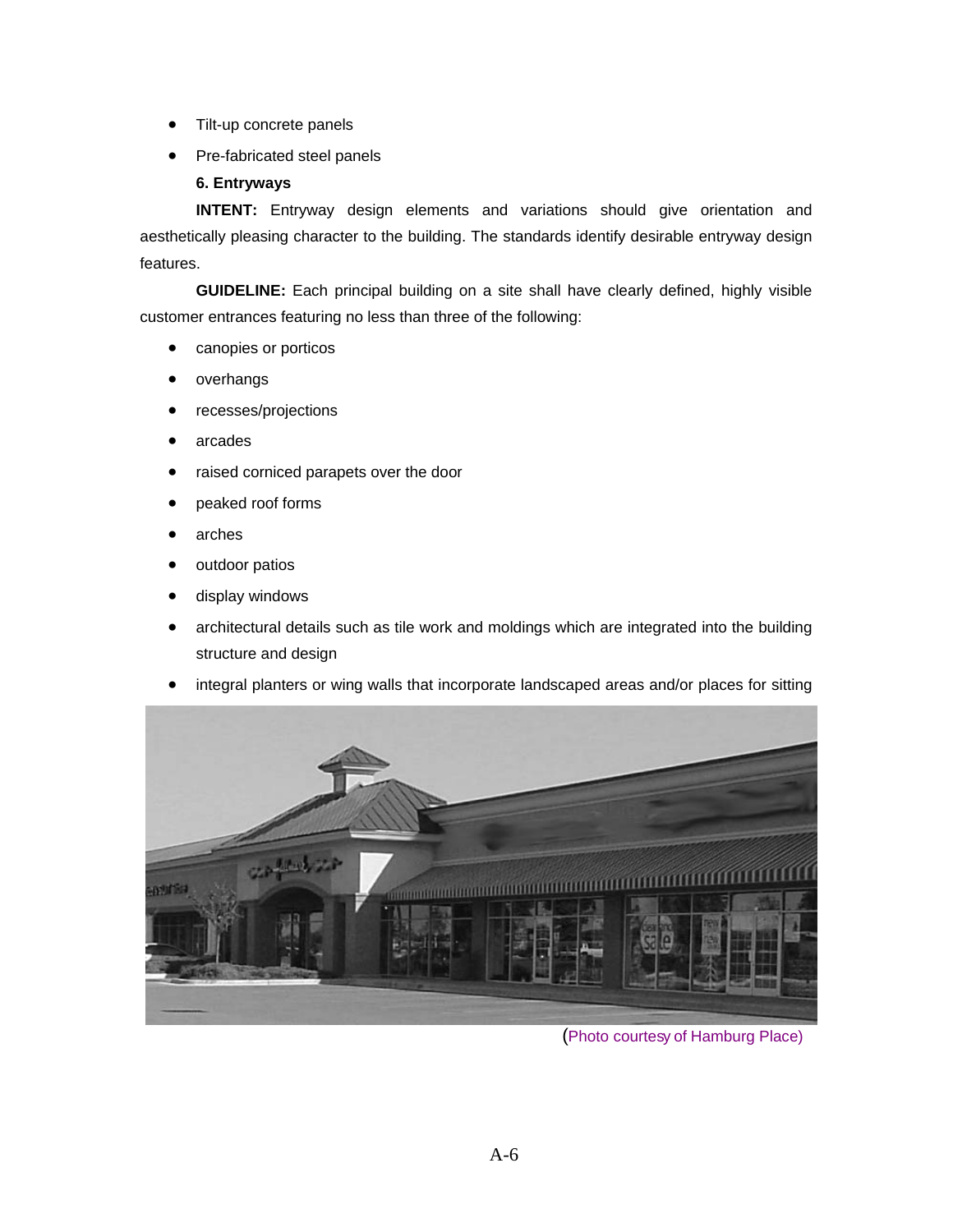# **ARTICLE II - SITE DESIGN AND RELATIONSHIP TO THE SURROUNDING COMMUNITY**

#### **1. Entrances**

**INTENT:** Large retail buildings should feature multiple entrances. Multiple building entrances reduce walking distances from cars, facilitate pedestrian and bicycle access from public sidewalks, and provide convenience where certain entrances offer access to individual stores, or identified departments in a store. Multiple entrances also mitigate the effect of the unbroken walls and neglected areas that often characterize building facades that face bordering land uses.

**GUIDELINE:** All sides of a principal building that directly face an abutting public or private right-of-way shall feature at least one customer entrance. Where a principal building directly faces more than two abutting public or private rights-of-way, this requirement shall apply only to two sides of the building, including the side of the building facing the primary street, and another side of the building facing a secondary street.

The number of entrances for the principal building shall be addressed at the preliminary development plan stage. Where additional stores will be located in the principal building, each such store shall have at least one exterior customer entrance, which shall conform to the above requirements.



Example of a development with customer entrances on all sides which face a public street. (Drawing courtesy of Fort Collins, Colorado)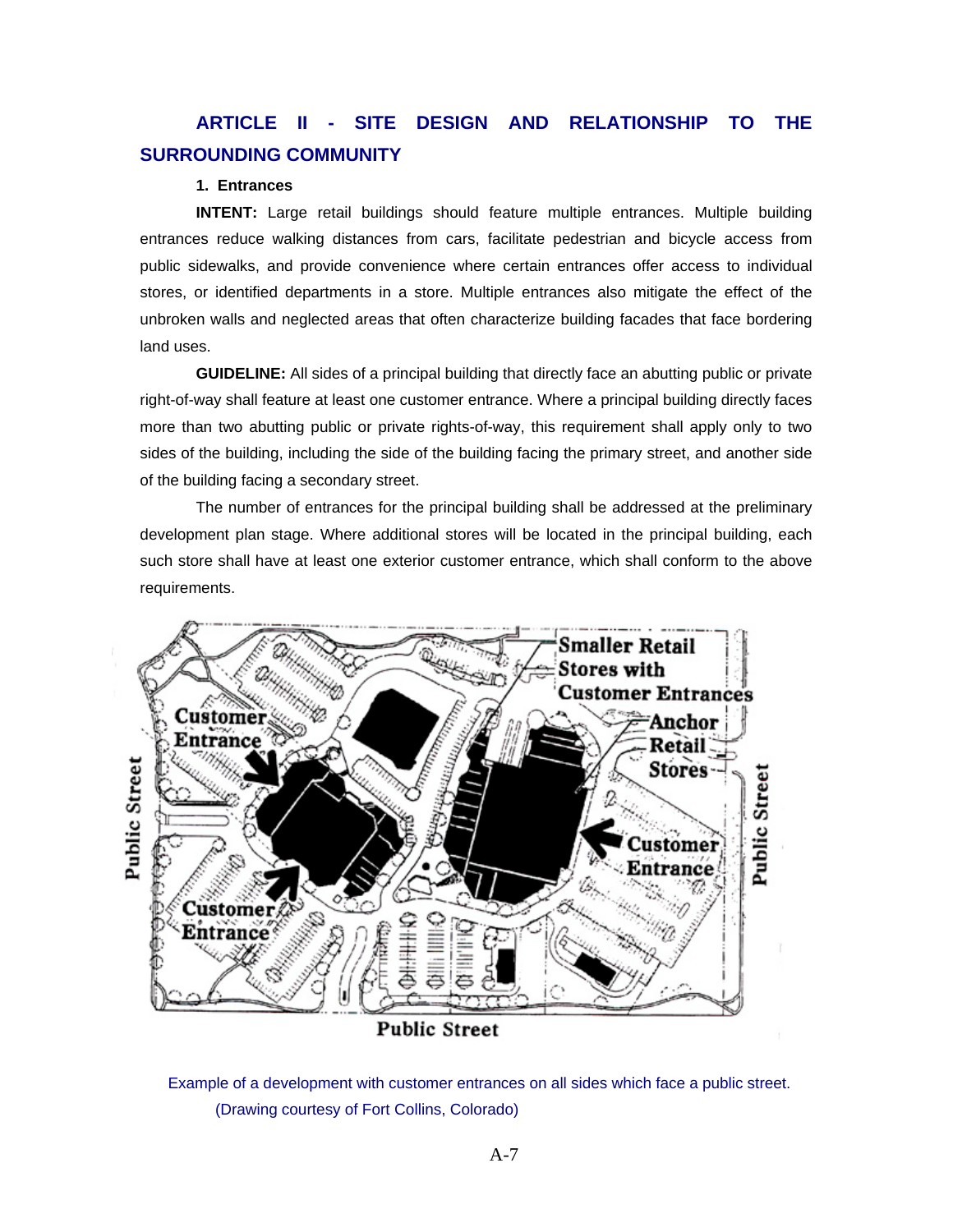#### **2. Parking Lot Orientation**

**INTENT:** Parking areas should provide safe, convenient, and efficient access for vehicles and pedestrians. They should be distributed around large buildings in order to shorten the distance to other buildings and public sidewalks and to reduce the overall scale of the paved surface. If buildings are located closer to streets, the scale of the complex is reduced, pedestrian traffic is encouraged, and architectural details take on added importance.

**GUIDELINE:** No more than 60 percent of the off-street parking area for the entire property shall be located between the front facade within the front yard of the principal building(s) and the primary abutting street unless the principal building(s) and/or parking lots are screened from view by outlot development (such as restaurants) and additional tree plantings and/or berms.

#### **3. Back and Sides**

**INTENT:** The rear or sides of buildings often present an unattractive view of blank walls,

loading areas, storage areas, HVAC units, garbage receptacles, and other such features. Architectural and landscaping features should mitigate these impacts. Any back or side of a building visible from a public or private right-of-way shall be built in accordance with Article I. The Planning Commission may waive this requirement as part of the development plan.

**GUIDELINE:** The minimum setback for any building facade shall be in accordance with the *Zoning Ordinance*). Where the facade faces adjacent residential uses an earthen berm shall be installed, no less than 6 feet in height, containing at a minimum, a double row of evergreen or deciduous trees planted at intervals of 15 feet on center. Additional landscaping may be required by the Planning Commission to effectively buffer adjacent land use as deemed appropriate. All additional landscape requirements of the Z*oning Ordinance* shall apply.

#### **4. Outdoor Storage, Trash Collection, and Loading Areas**

**INTENT:** Loading areas and outdoor storage areas exert visual and noise impacts on surrounding neighborhoods. These areas, when visible from adjoining properties and/or public streets, should be screened, recessed or enclosed. While screens and recesses can effectively mitigate these impacts, the selection of inappropriate screening materials can exacerbate the problem. Appropriate locations for loading and outdoor storage areas include areas between buildings, where more than one building is located on a site and such buildings are not more than 40 feet apart, or on those sides of buildings that do not have customer entrances.

#### **GUIDELINE:**

 a. Areas for outdoor storage, truck parking, trash collection or compaction, loading, or other such uses shall not be visible from public or private rights-of-way.

 b. No areas for outdoor storage, trash collection or compaction, loading, or other such uses shall be located within 20 feet of any public or street, public sidewalk, or internal pedestrian way.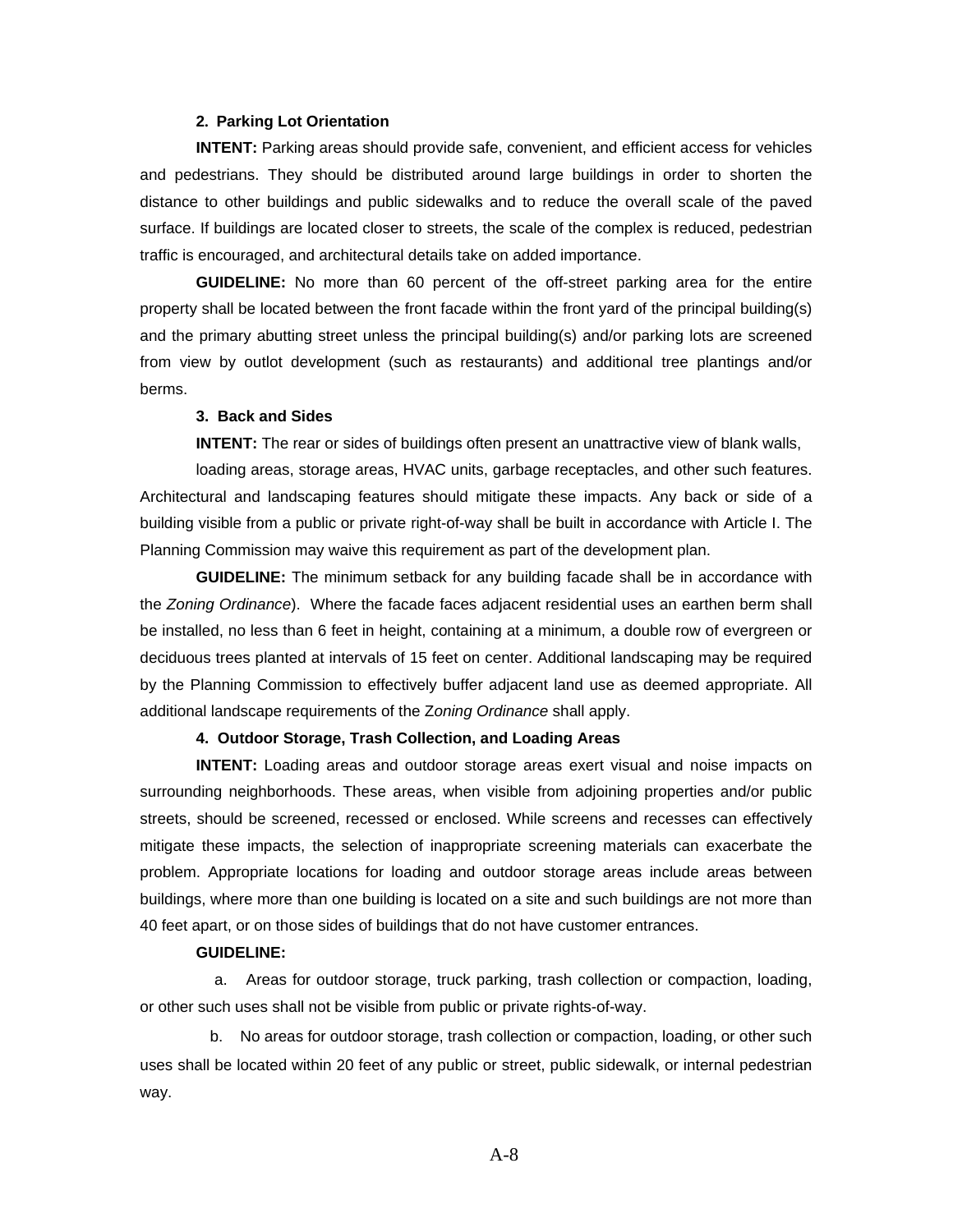c. Loading docks, truck parking, outdoor storage, utility meters, HVAC equipment, trash, dumpsters, trash compaction, and other service functions shall be incorporated into the overall design of the building and the landscaping so that the visual and acoustic impacts of these functions are fully contained and out of view from adjacent properties and public streets, and no attention is attracted to the functions by the use of screening materials that are different from or inferior to the principal materials of the building and landscape.

 d. Non-enclosed areas for the storage and sale of seasonal inventory shall be permanently defined and screened with walls and/or fences. Materials, colors, and designs of screening walls and/or fences and the cover shall conform to those used as predominant materials and colors of the building. If such areas are to be covered, then the covering shall conform to those used as predominant materials and colors on the buildings.

 e. Temporary sales/displays, such as Christmas trees, landscape materials, and fireworks, shall follow all outdoor requirements as described in the *Zoning Ordinance*. Location and time/duration of such sales/displays shall be reviewed and approved by the Zoning Administrator or appointed designee.

#### **5. Pedestrian Flows**

**INTENT:** Pedestrian accessibility opens auto-oriented developments to the neighborhood, thereby reducing traffic impacts and enabling the development to project a friendlier, more inviting image. This section sets forth standards for public sidewalks and internal pedestrian circulation systems that can provide user-friendly pedestrian access as well as pedestrian safety, shelter, and convenience within the center grounds.

#### **GUIDELINE:**

 a. Sidewalks at least 6 feet in width shall be provided along all sides of the lot that abut a public or private right-of-way, excluding the Cumberland Parkway. The Planning Commission may waive this requirement as part of the development plan.

 b. Continuous internal pedestrian walkways, no less than 5 feet in width, shall be provided from the public sidewalk or right-of-way to the principal customer entrance of all principal buildings on the site. At a minimum, walkways shall connect focal points of pedestrian activity such as, but not limited to, transit stops, street crossings, building and store entry points, and shall feature adjoining landscaped areas that include trees, shrubs, benches, flower beds, ground covers, or other such materials for no less than 50 percent of their length.

 c. Sidewalks, no less than 5 feet in width, shall be provided along the full length of the building along any facade featuring a customer entrance, and along any facade abutting public parking areas. Such sidewalks shall be located at least six (6) feet from the facade of the building to provide planting beds for foundation landscaping, except where features such as arcades or entryways are part of the facade.

 d. Internal pedestrian walkways provided in conformance with Subsection b above, shall provide weather protection features such as awnings or arcades within 30 feet of all

A-9